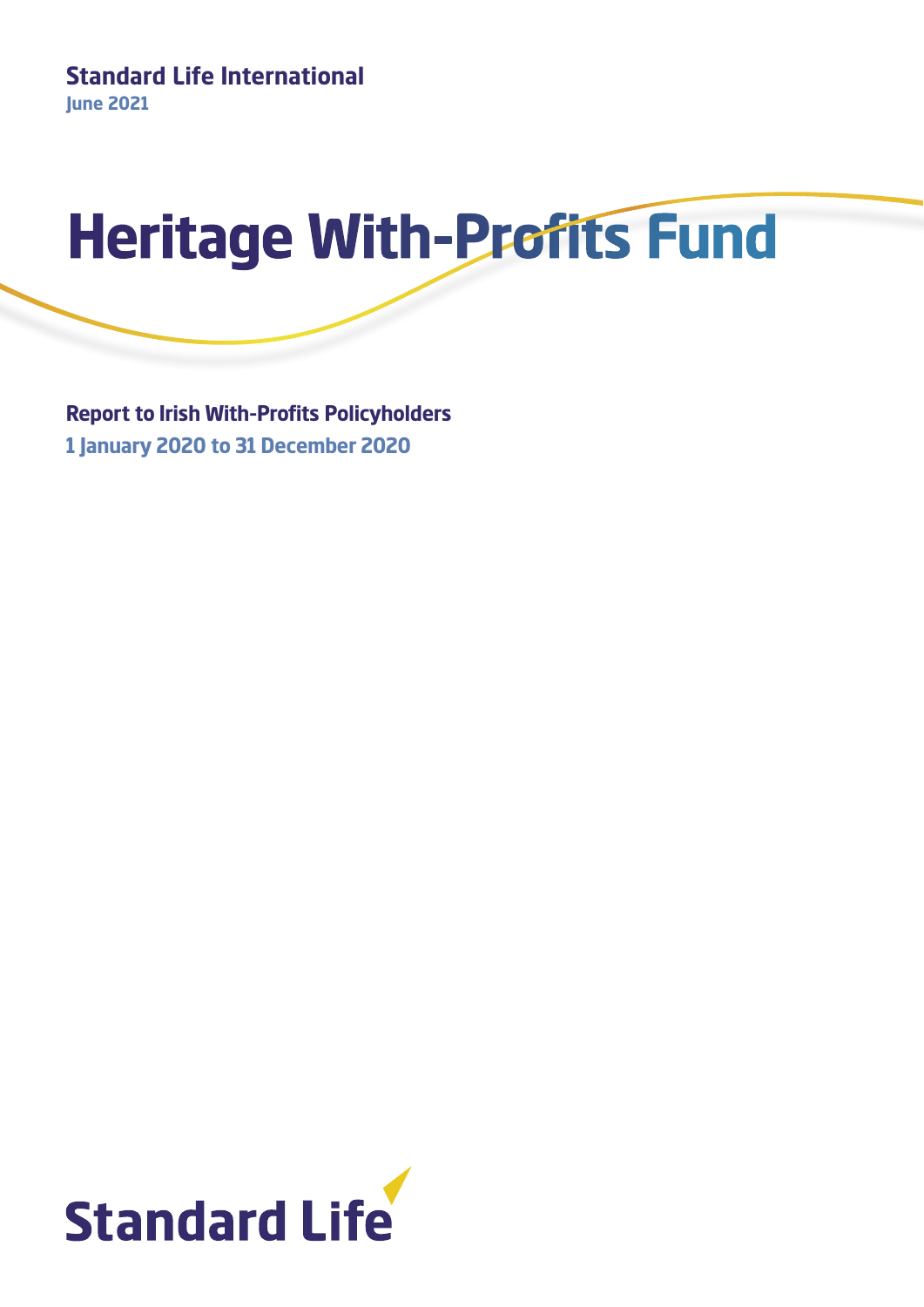|                  | <b>Contents</b>                                                                                         | Page |
|------------------|---------------------------------------------------------------------------------------------------------|------|
| 1.               | <b>Introduction and summary</b>                                                                         | 3    |
| 1.1              | <b>Background</b>                                                                                       | 3    |
| 1.2 <sub>2</sub> | Opinion of the Board of Standard Life International dac                                                 | 3    |
| 2.               | <b>Reinsurance</b>                                                                                      | 4    |
| 3.               | <b>Roles and responsibilities</b>                                                                       | 4    |
| 3.1              | Governance                                                                                              | 4    |
| 3.2              | Role of the UK With-Profits Actuary                                                                     | 5    |
| 3.3 <sub>2</sub> | Role of the UK With-Profits Committee                                                                   | 5    |
| 3.4              | Role of the SL International Head of Actuarial Function                                                 | 5    |
| 4.               | Management of With-Profits business in the<br>Heritage With-Profits Fund and the exercise of discretion | 6    |
| 4.1              | Opinion of the Board of Standard Life International dac                                                 | 6    |
| 4.2              | Opinion of the Board of Standard Life Assurance Limited                                                 | 6    |
| 4.3              | <b>Head of Actuarial Function's opinion</b>                                                             | 6    |
| 4.4              | <b>With-Profits Actuary's opinion</b>                                                                   | 6    |
| 4.5              | <b>With-Profits Committee's opinion</b>                                                                 | 6    |
| 4.6              | Where to get more information about with-profits                                                        | 6    |
| 5.               | <b>With-Profits payout values</b>                                                                       | 7    |
| 5.1              | <b>Regular bonuses</b>                                                                                  | 7    |
| 5.2              | Payout bases, including final bonuses                                                                   | 7    |
| 5.3              | <b>Smoothing</b>                                                                                        | 7    |
| 5.4              | <b>Guarantees</b>                                                                                       | 7    |
| 5.5              | <b>Inherited Estate distributions</b>                                                                   | 7    |
| 5.6              | <b>Allocation of expenses</b>                                                                           | 8    |
| 5.7              | <b>Errors</b>                                                                                           | 8    |
| 6.               | <b>Management of With-Profits assets and liabilities</b>                                                | 9    |
| 7.               | <b>New business</b>                                                                                     | 9    |
| 8.               | <b>Shareholder cashflows</b>                                                                            | 10   |
| 9.               | Non-Irish business in the Heritage With-Profits Fund                                                    | 10   |
| 10.              | <b>WPOP review</b>                                                                                      | 10   |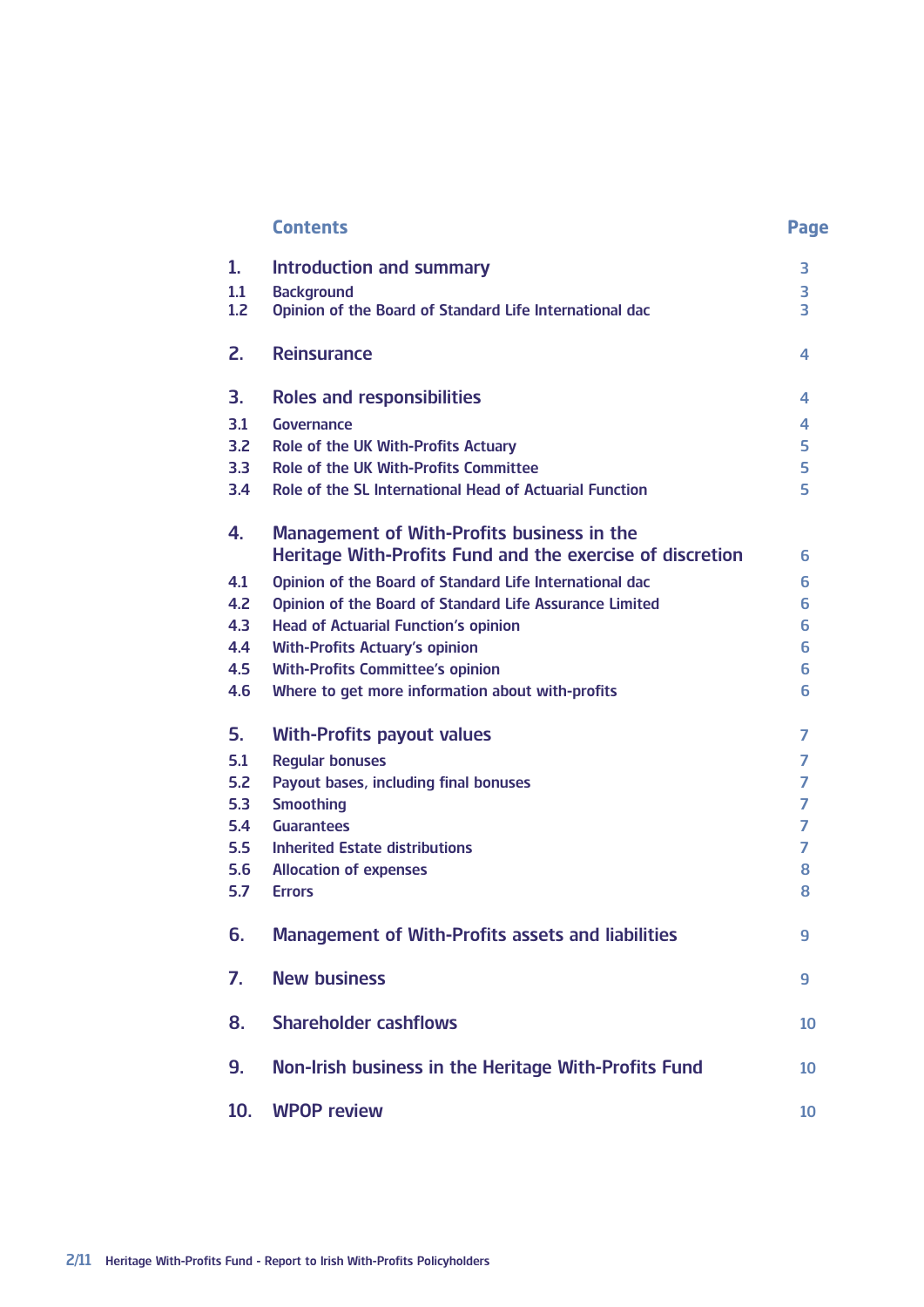# **1. Introduction and summary**

#### **1.1 Background**

From 1 January 2020, Irish regulation requires the Board of Standard Life International designated activity company ("SL International") to provide an annual report to with-profits policyholders on compliance with our With-Profits Operating Principles.

The Board of SL International is responsible for the content of this report. As described in Section 2, SL International relies on Standard Life Assurance Limited ("SLAL") and its Board, so for clarity, the conclusions and opinions of SL International are clearly identified in this document.

Your policy participates in the SL International Heritage With-Profits Fund ("SL International HWPF"). This fund was created on 29 March 2019 in order to protect customers from the risk that their policies could not be serviced following the exit of the United Kingdom from the European Union. The Irish, German and Austrian business in the SLAL HWPF was transferred from SLAL to SL International and simultaneously reinsured back (see Section 2) to the HWPF of SLAL. All of the business in the SL International HWPF is reinsured to the SLAL HWPF. The SLAL HWPF is the fund the business participated in before the transfer to SL International.

This is a report on the operation of the Irish with-profits business in our Heritage With-Profits Fund. This section summarises the main conclusions.

We describe how we manage our Irish with-profits business in our With-Profits Operating Principles ("WPOP").

This report is about Irish business but, during 2020 the SLAL Heritage With-Profits Fund also had with-profits business that was written in the United Kingdom, Germany and Austria, see Section 9.

We publish our WPOP, and other documents referred to later in this report, on our website at **www.standardlife.ie/my-standard-life/with-profits-overview**

#### **1.2 Opinion of the Board of Standard Life International dac**

The Board of SL International has reviewed the operation of Irish with-profits business in our Heritage With-Profits Fund. The Board's opinion is that throughout 2020, this business was managed in accordance with the WPOP for the Heritage With-Profits Fund ("HWPF WPOP").

It is also the Board's opinion that the reinsurance arrangements (see Section 2) between SL International and SLAL operated as expected and that the exercise of discretion in 2020:

- Was appropriate
- Took full account of policyholders' reasonable expectations
- Maintained fairness between different categories of policy and policyholder, and
- Maintained fairness between policyholders and shareholders

Sections 5 and 6 of this report discuss the main areas where discretion has been applied.

The Board's opinion takes account both of a report from our Head of Actuarial Function ("HoAF") and due to the reinsurance arrangements between SL International and SLAL, the opinion of SLAL's Board which is supported by advice from their With-Profits Actuary and With-Profits Committee on all key aspects of the operation of the with-profits business during 2020.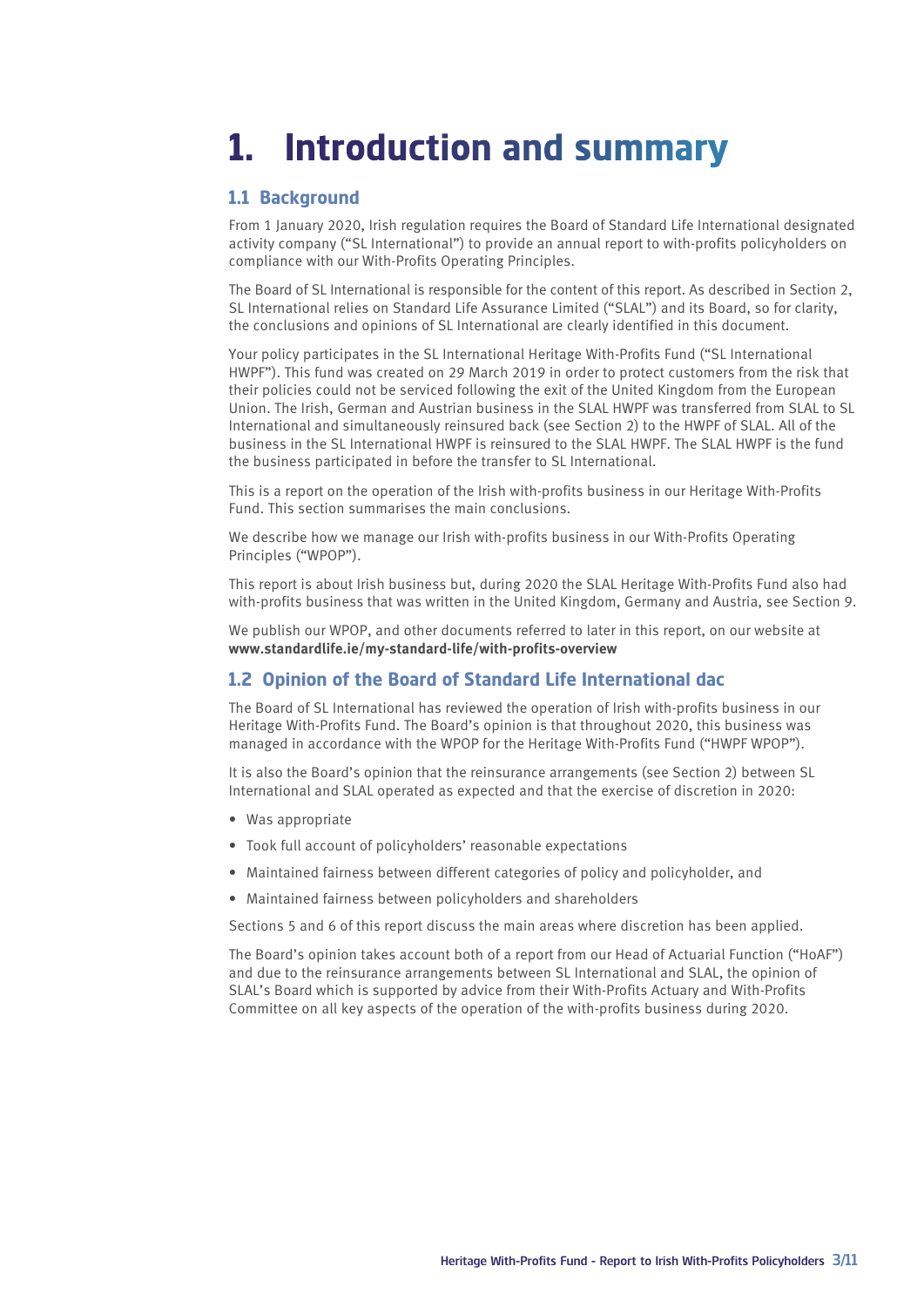# **2. Reinsurance**

All of the business in the SL International HWPF is reinsured to the SLAL HWPF fund. The SLAL HWPF is the fund that the business participated in before the transfer to SL International on 29 March 2019 in preparation for Brexit.

The reinsurance of the SL International policies to the SLAL HWPF means that Irish policyholders continue to share in the experience of the SLAL HWPF.

SL International monitors and can take action under the reinsurance to protect the interests of its customers, including being able to terminate the arrangements under certain circumstances.

As the business is reinsured to SLAL, much of what is described in this document is performed by SLAL through the application of principles to the management of the SLAL HWPF. References to the Heritage With-Profits Fund in this report should be read to include both the SLAL HWPF and the SL International HWPF unless otherwise stated. Due to the reinsurance, such references will generally be of primary practical relevance to activity carried out by SLAL in respect of the SLAL HWPF.

# **3. Roles and responsibilities**

#### **3.1 Governance**

Each year, the Board of SL International will review whether its Irish with-profits business has been operated in line with its WPOP. We then report to our Irish with-profits policyholders on compliance with the WPOP and on the exercise of discretion. This is the report for the Heritage With-Profits Fund.

As explained in Section 2 due to the reinsurance arrangement, most of the day-to-day management is carried out by SLAL in respect of the SLAL HWPF. SLAL considers the interests of SL International policyholders equally with its own policyholders as was the case before the transfer of business to SL International.

To ensure that the position of SL International policyholders is fully represented, SLAL must involve SL International in the decision making processes and this is accomplished by SL International participating in relevant management committees and the sharing of relevant information.

SLAL is subject to a very similar governance regime for its With-Profits business with its operating principles summarised in its Heritage With-Profits Fund Principles and Practices of Financial Management ("HWPF PPFM") supported by a With-Profits Actuary and a With-Profits Committee.

There is substantial overlap between the HWPF WPOP and HWPF PPFM with forty three common principles on the management of the HWPF and four specific principles in the WPOP related to the reinsurance arrangements.SLAL is directly involved in these forty three principles reflecting its significant role in the management of the funds with SL International covering the other four. Overall responsibility for compliance with the WPOP remains with SL International. During the year, senior managers document any proposals for discretionary actions to be taken in relation to the Heritage With-Profits Fund and those proposals are discussed with the With-Profits Actuary, Head of Actuarial Function and the With-Profits Committee.

The SLAL Board decides on the actions to be taken, after taking into account the views expressed by the With-Profits Actuary, the With-Profits Committee and, for matters affecting Irish with-profits business, SL International. In some cases the SLAL Board delegates this decision-making power to appropriate committees or persons.

The SL International Board makes the final decisions for its with-profits business acting in the interests of its customers. In some cases the Board delegates this decision-making power to appropriate committees or persons.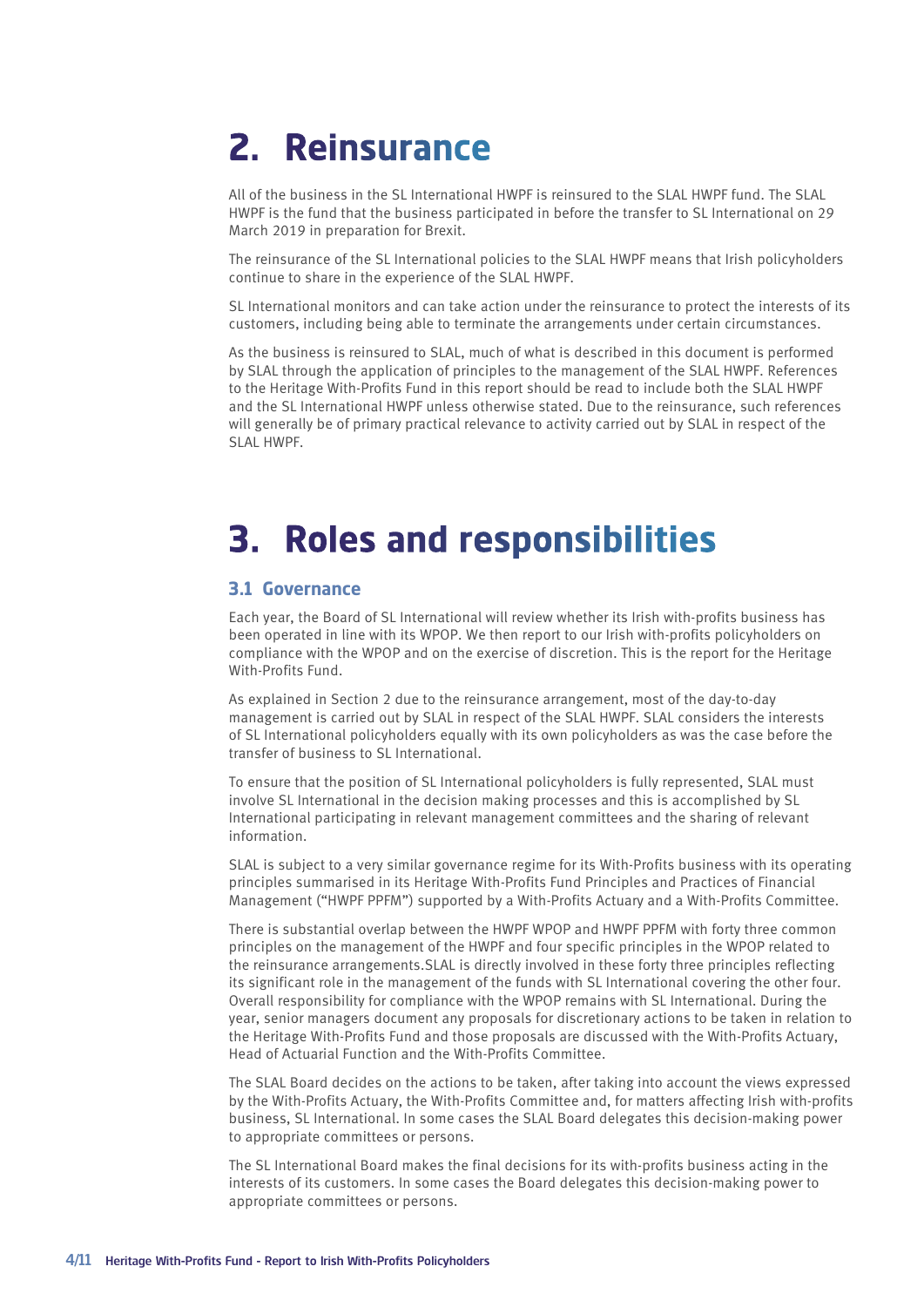#### **3.2 Role of the UK With-Profits Actuary**

The With-Profits Actuary provides advice whenever Standard Life is preparing to make key decisions that affect with-profits business. The With-Profits Actuary takes account of relevant Principles and Practices as set out in the HWPF PPFM and of the need to ensure the fair treatment of with-profits policyholders. SLAL must have due regard to their advice.

#### **3.3 Role of the UK With-Profits Committee**

The With-Profits Committee exercises independent judgement in advising Standard Life on the management of its with-profits business. In particular, the Committee

- Considers the interest of all with-profits policyholders equally (both those of SLAL and SL international) and
- Advises the Standard Life Boards on achieving fair treatment for those policyholders

#### **3.4 Role of the SL International Head of Actuarial Function**

The Board of SL International is separately advised by its HoAF who prepares an annual report on the company's compliance with its WPOP.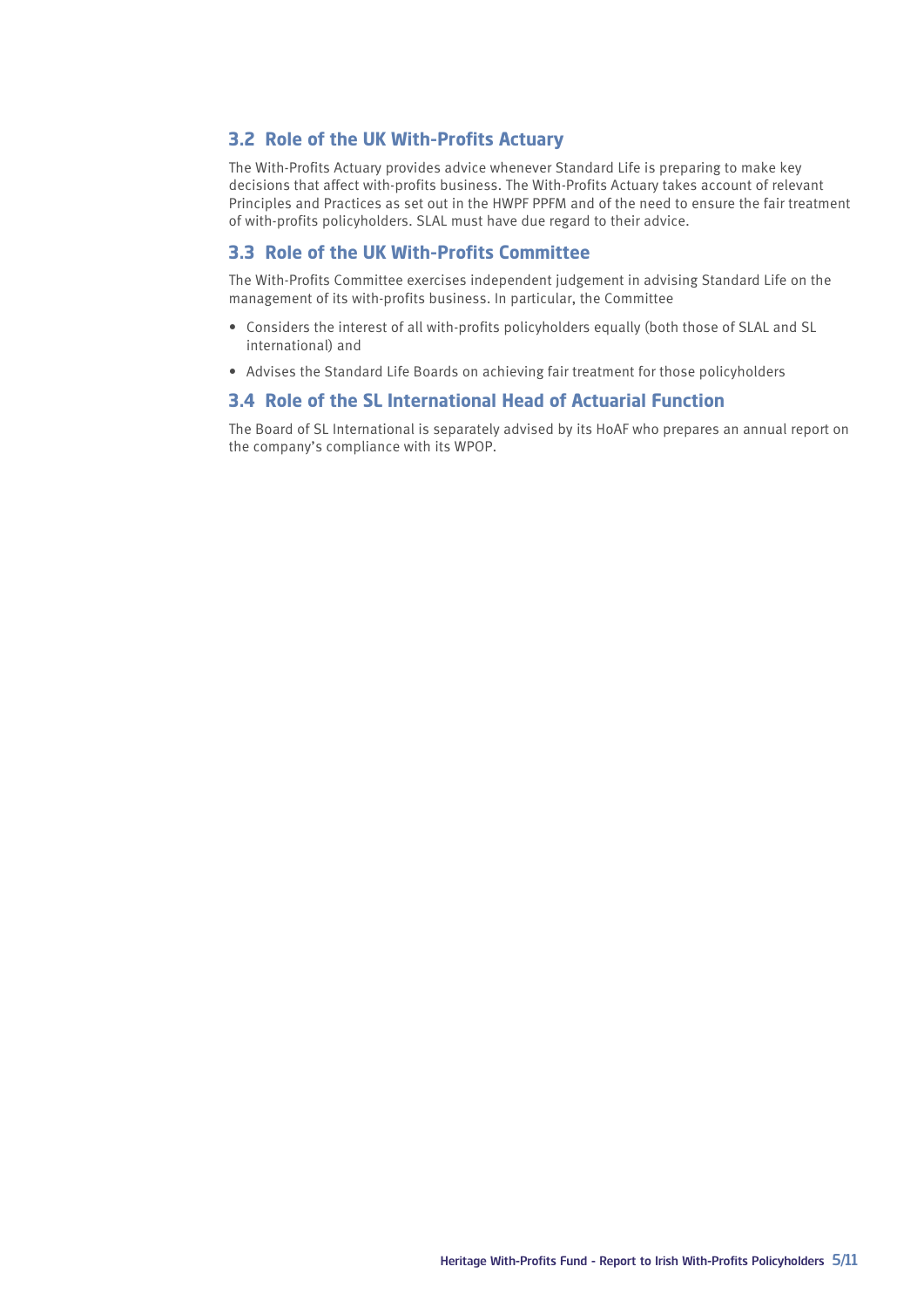### **4. Management of With-Profits Business in the Heritage With-Profits Fund and the exercise of discretion**

#### **4.1 Opinion of the Board of Standard Life International dac**

The SL International Board has reviewed the operation of the Irish with-profits business in the Heritage With-Profits Fund. The Board's opinion is that throughout 2020, this business has been managed in accordance with the principles in the HWPF WPOP.

It is also the Board's opinion that the reinsurance arrangements between SL International and SLAL operated as expected and the exercise of discretion during 2020:

- Was appropriate
- Took full account of policyholders' reasonable expectations
- Maintained fairness between different categories of policy and policyholder, and
- Maintained fairness between policyholders and shareholders

In forming this opinion, the Board of SL International has been supported by the following statements.

#### **4.2 Opinion of the Board of Standard Life Assurance Limited**

The SLAL Board has reviewed the operation of all with-profits business in the Heritage With-Profits Fund. The Board's opinion is that throughout 2020 this business has been managed in accordance with the HWPF PPFM.

#### **4.3 Head of Actuarial Function's opinion**

The Head of Actuarial Function's opinion is that, in 2020, the business has been managed in accordance with the principles in the HWPF WPOP, and the exercise of discretion during 2020:

- Was appropriate
- Took full account of policyholders' reasonable expectations
- Maintained fairness between different categories of policy and policyholder, and
- Maintained fairness between policyholders and shareholders

The Head of Actuarial Function's report does not identify any further information that would be of interest to With-Profits fund members.

#### **4.4 With-Profits Actuary's opinion**

The With-Profits Actuary has confirmed that the discretion exercised during 2020 took all policyholders' interests in the SLAL HWPF into account in a reasonable and proportionate manner.

#### **4.5 With-Profits Committee's opinion**

The With-Profits Committee's opinion is that, during 2020:

- The HWPF PPFM has been complied with; and
- Discretion was exercised in an appropriate manner.

In reaching this conclusion it has relied on the information that SLAL has provided.

#### **4.6 Where to get more information about with-profits**

There's more information about with-profits business on our website, see Section 1.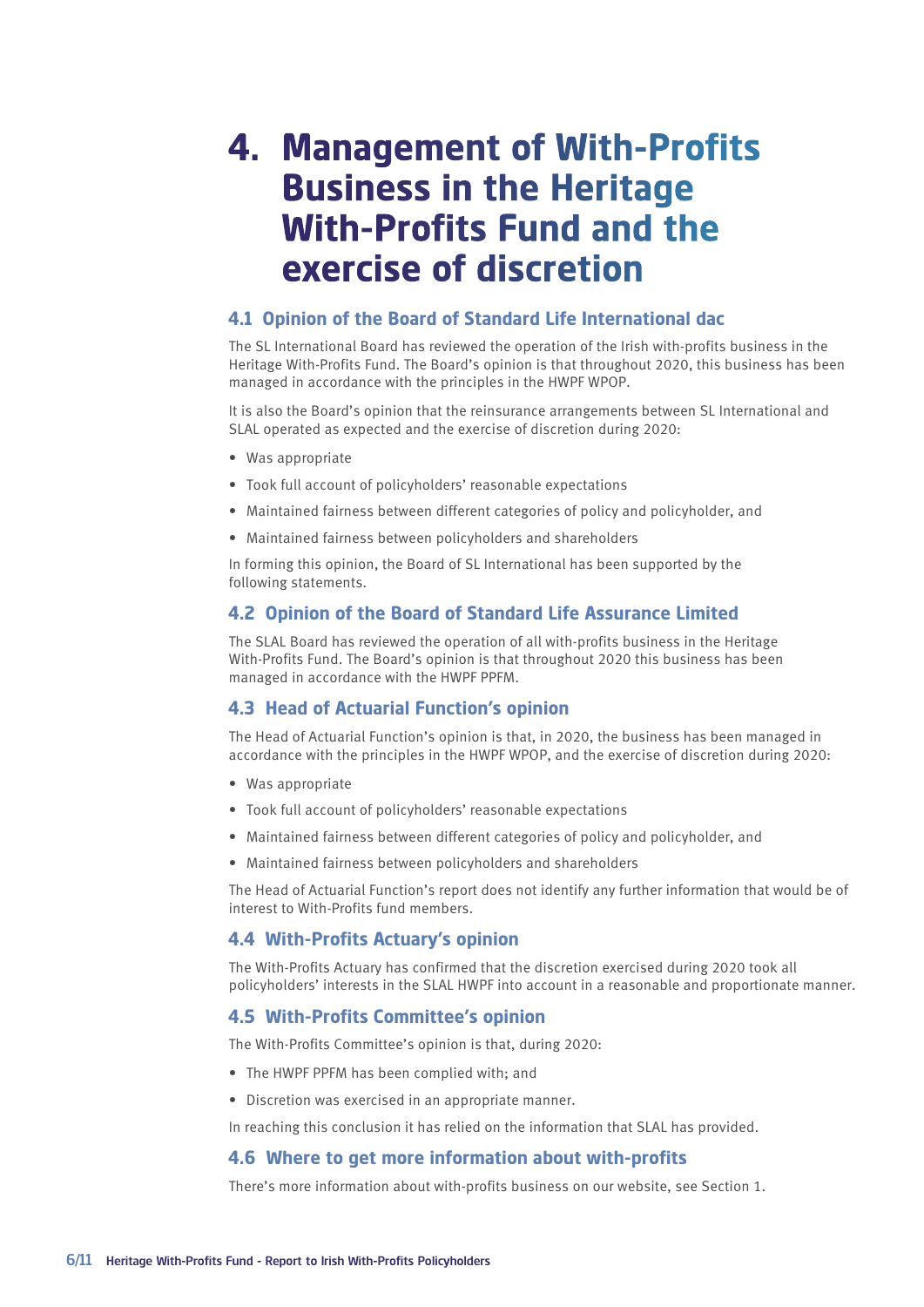# **5. With-Profits payout values**

The methods we used to set with-profits payouts were consistent with the HWPF WPOP throughout 2020.

Most types of with-profits policy have guarantees, usually a guaranteed amount to be paid on maturity, retirement or death. Over time we may add regular bonuses, which increase the guaranteed amount. In addition, we may pay a final bonus as part of the payout for a with-profits policy. Bonus payments are discretionary. Sometimes the bonus will be zero.

#### **5.1 Regular bonuses**

For the types of with-profits policy which may have regular bonuses, we declared new regular bonus rates on 1 February 2020. For all policies the new rates were the same as the rates declared on 1 February 2019.

#### **5.2 Payout bases, including final bonuses**

For some types of with-profits policy which may have a final bonus, we changed final bonus rates and other payout calculation factors for all types of payouts on 30 January and 30 July 2020. In doing so we took account in each case of investment performance for the relevant asset mix, deductions for costs, and any smoothing applied.

For other types of with-profits policy, whether or not a final bonus may be paid, the payout value was calculated directly for each policy taking account of investment performance for the relevant asset mix, deductions for costs, and any smoothing applied.

For most unitised plans the deductions for charges and costs, other than guarantee costs (see Section 5.4), are comparable with the charges and costs for investment-linked plans. For most other types of plans the deductions allow for a fair share of the expenses incurred (see Section 5.6) and a contribution to capital, as well as for guarantee costs.

#### **5.3 Smoothing**

Our WPOP explains that an asset share, which allows for investment performance and deductions, represents the underlying value of a with-profits investment. It also explains that smoothing is then the process by which we can even out some of the short-term fluctuations in investment returns to reduce the immediate impact on payouts. Smoothing is a discretionary adjustment and we take account of the need to protect the interests of all policyholders when we decide how much smoothing to provide. Smoothing was considered carefully during the market volatility associated with the Coronavirus pandemic.

For some minor lines of business, constituting a very small proportion of the with-profits business, we do not calculate asset shares but set payouts by reference to other, larger lines of similar business.

#### **5.4 Guarantees**

Most types of with-profits policy have guarantees. Whenever a guarantee applies to a payout we pay at least the guaranteed amount.

Section 5.2 explains that we make deductions for charges and costs when we set final bonus rates, calculate payout values and determine the declared rates of return. One of these deductions is for the costs of guarantees. It varies between types of policy and fund, reflecting the nature of the guarantees provided.

Our assessment of the cost of guarantees fluctuates. For example it tends to increase if the assets backing with-profits policies fall in value. So we adjust the deductions from time to time. However, we made no change to the rates of deduction in 2020.

#### **5.5 Inherited Estate distributions**

The Heritage With-Profits Fund has an Inherited Estate, the primary role of which is to provide a cushion against the possibility of any unforeseen increase in liabilities. Any excess over the amount needed for this is available for distribution to eligible policies by enhancements to claim values. During 2020 there were small enhancements of up to about 3.7%.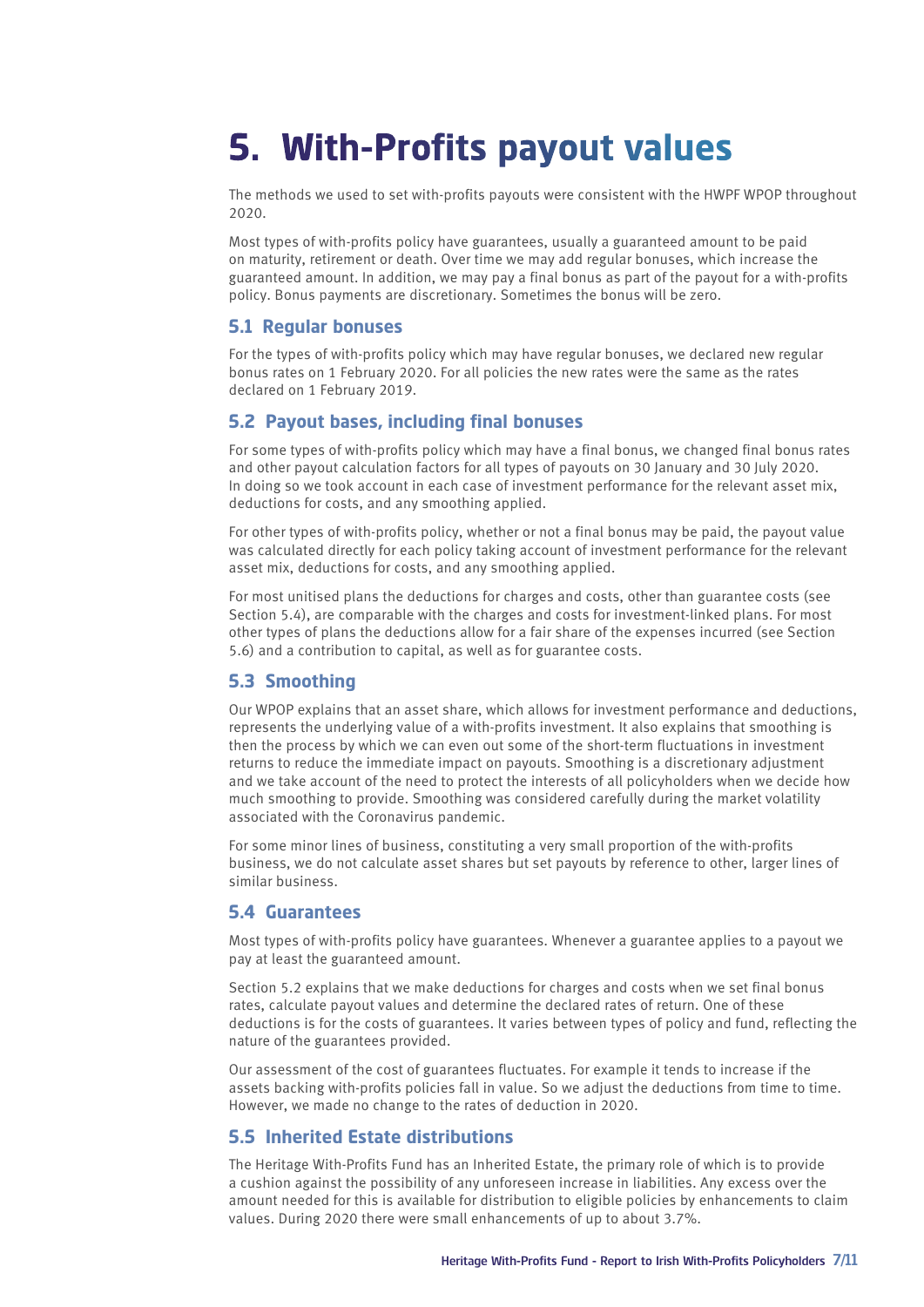#### **5.6 Allocation of expenses**

The only expenses charged to the Heritage With-Profits Fund are those incurred in running it. The amounts charged are reviewed by the With-Profits Actuary and Head of Actuarial Function to ensure fair treatment of with-profits policyholders. However the effect of the expenses depends on the type of business that they relate to:

- For most unitised plans, the excess of the plan charges we have allowed for over the expenses incurred is normally paid out of the Heritage With-Profits Fund to shareholders each year. So the Fund is unaffected by the amount of the expenses incurred for those plans.
- For most other types of plan, the deductions for costs allow for a fair share of the expenses incurred by the Fund. The deductions for costs are set against the expenses that the Heritage With-Profits Fund incurs for these plans and any difference falls to or is met by the Inherited Estate.

Certain exceptional expenses incurred in the operation of the Heritage With-Profits Fund may be met by the Inherited Estate. Such expenses have no direct impact on with-profits payout values but any Inherited Estate distribution enhancement (Section 5.5) may be less as a result.

#### **5.7 Errors**

We seek to maintain high administrative standards. However, errors occur from time to time in the operation of with-profits and other types of business. When we discover such errors we correct them. If appropriate, we make additional payments to policyholders whose payouts have been adversely affected by such errors. Also, where appropriate, we put in place extra controls to reduce the risk of future errors.

We are not aware of any errors during 2020 that would have compromised our compliance with the HWPF WPOP.

Errors can increase costs. We need to ensure that no inappropriate costs fall on policyholders. So, if an exceptionally significant error is identified, it's appropriate to give individual consideration to the proper allocation of the costs in the particular circumstances. We have a set of principles for allocating costs resulting from errors that we use as a guide to help determine when such costs should be met from shareholder funds and when they should be met from the Heritage With-Profits Fund. We also seek advice from the With-Profits Actuary and the With-Profits Committee.

To the extent that it is appropriate to allocate any error costs to the Heritage With-Profits Fund we intend that they will be borne by the Inherited Estate (Section 5.5). In accordance with the above principles no cost should fall on the Fund if it resulted from a failure of our duty of care in managing the Fund.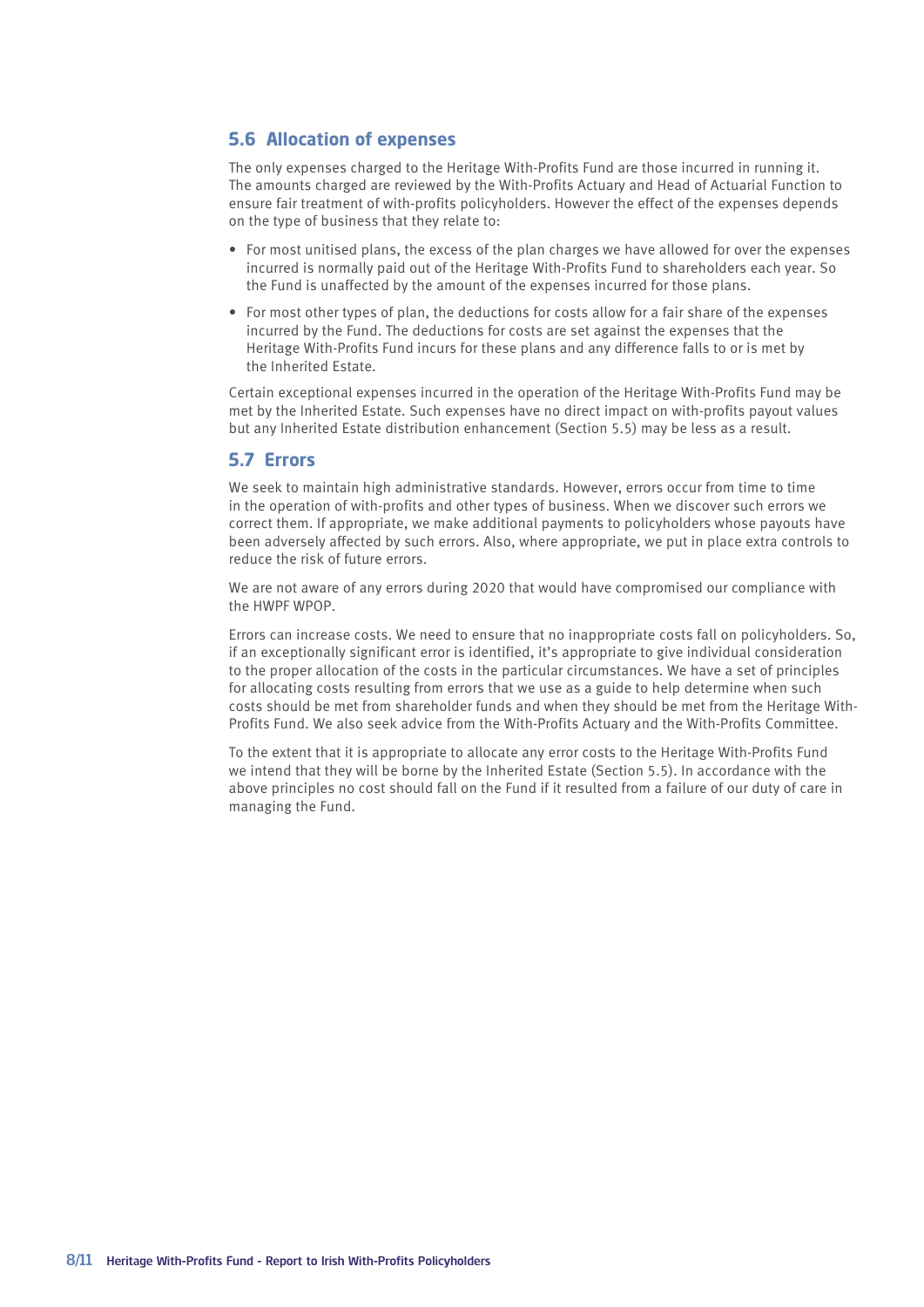# **6. Management of With-Profits assets and liabilities**

When deciding what asset mix to hold we consider

- The extent of guarantees for each class of with-profits policy, and
- The appropriate balance between risk and expected return

Our aim is to achieve good outcomes for with-profits policyholders by optimising investment returns and providing growth over the long term.

We invest in a wide range of assets including equities, bonds and cash. We expect that holding a high proportion of equities would produce returns that are relatively high over the long term but more variable over the short term. We expect that holding a high proportion of bonds and cash would result in returns that are more stable but lower over the long term.

When we invest in assets that tend to have more variable values, such as equities, there's a higher risk that they will have low values when we need to make payouts to policyholders. It's then more likely that the Heritage With-Profits Fund will have to top up these payouts to the level of the guaranteed benefits. To meet the extra cost of this we might then have to increase the guarantee deductions, see section 5.4. Or we might have to make adjustments to payouts for policyholders who are leaving with-profits early to protect the interests of remaining policyholders.

Because of this, the higher the level of guarantees for a class of policy, the more we may need to back it with lower-risk assets such as bonds and cash deposits. And as economic conditions change we have to keep the overall investment in such assets under review.

Any change in the asset mix is likely to result in a change in future returns and plan payouts. Over 2020, for all business classes, the allocation to equities was increased by up to 5.0%. This, despite the investment market volatility over 2020, resulted in the value of equities and property as a proportion of total assets being generally higher at the end of 2020 than at the end of 2019.

For investment returns and asset mixes please visit our website, see Section 1.

# **7. New business**

Apart from increments to existing policies, only a small amount of new business is written in the fund and it has no material effect on existing business. If we stopped selling new with-profits business we would not expect this to change the way we manage the fund.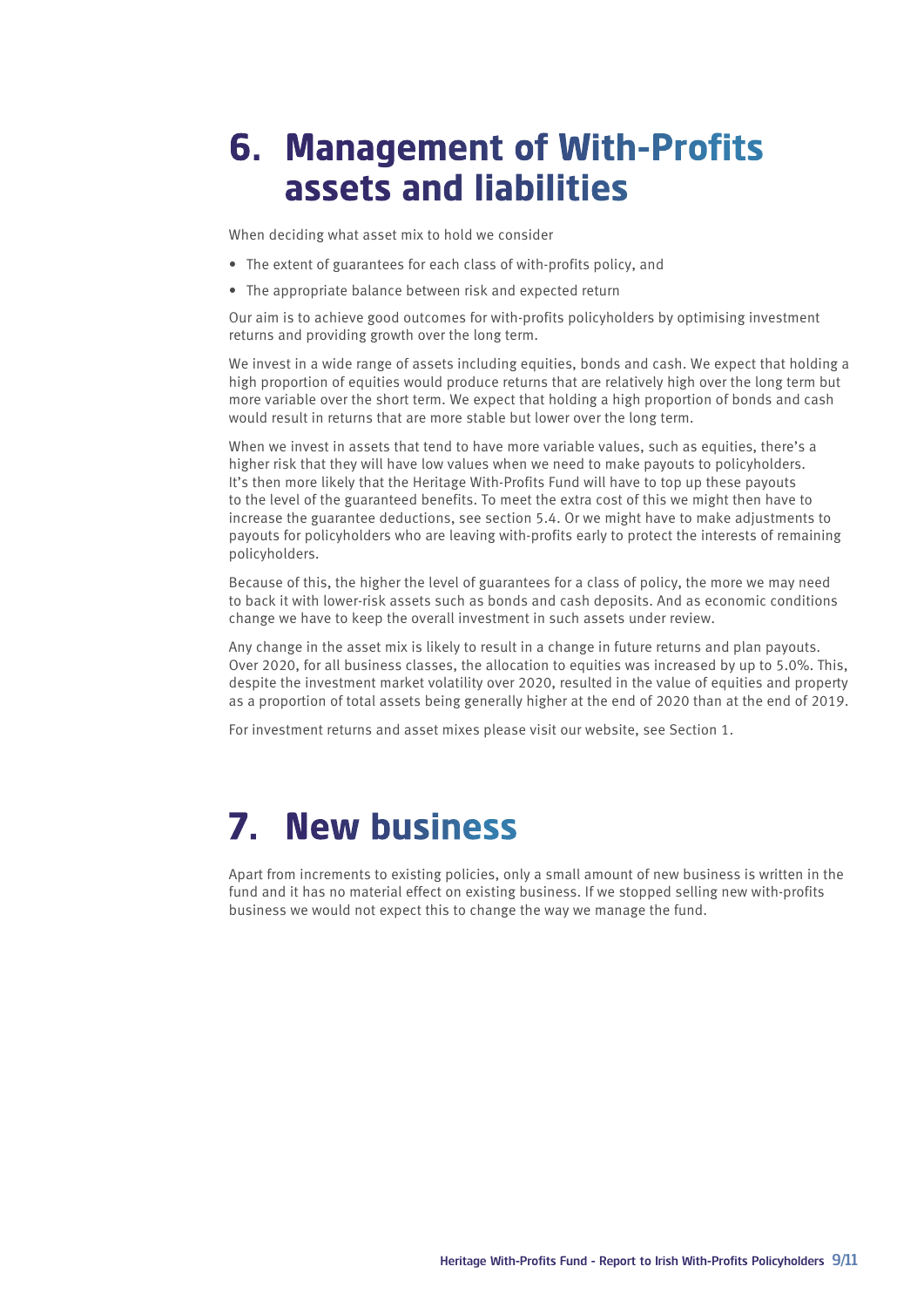# **8. Shareholder cashflows**

Shareholders are entitled to certain payments from the Heritage With-Profits Fund. The Scheme of Demutualisation describes the payments and the conditions that apply to them. The broad effect of these arrangements is that shareholders receive the charges on unitised plans and meet the expenses incurred for these plans.

Whilst the reinsurance with SLAL is in place, the shareholder cashflows are those allocated to SLAL shareholders from the SLAL HWPF. SL International shareholders are not entitled to any cashflows from the SL International HWPF.

# **9. Non-Irish business in the Heritage With-Profits Fund**

During 2020 the SLAL Heritage With-Profits Fund also contained business written in the United Kingdom, Germany and Austria. We manage this business separately, but there is some pooling of risk with United Kingdom, German and Austrian with-profits business.

This means that the business in any one country can affect the whole Fund and so have some effect on policyholders in other countries. For example, the size of the Inherited Estate depends on all of the assets of the Fund and all of its liabilities. Also, any adjustment to the level of deductions for the cost of guarantees takes into account the assessed guarantee costs for all with-profits business.

Distributions of the Inherited Estate were made for United Kingdom, German and Austrian business, as for Irish business, throughout 2020.

# **10. WPOP review**

The HWPF WPOP was published on 1 January 2020 and no changes have been made since then.

You can find the current version of the WPOP on our website, see Section 1.